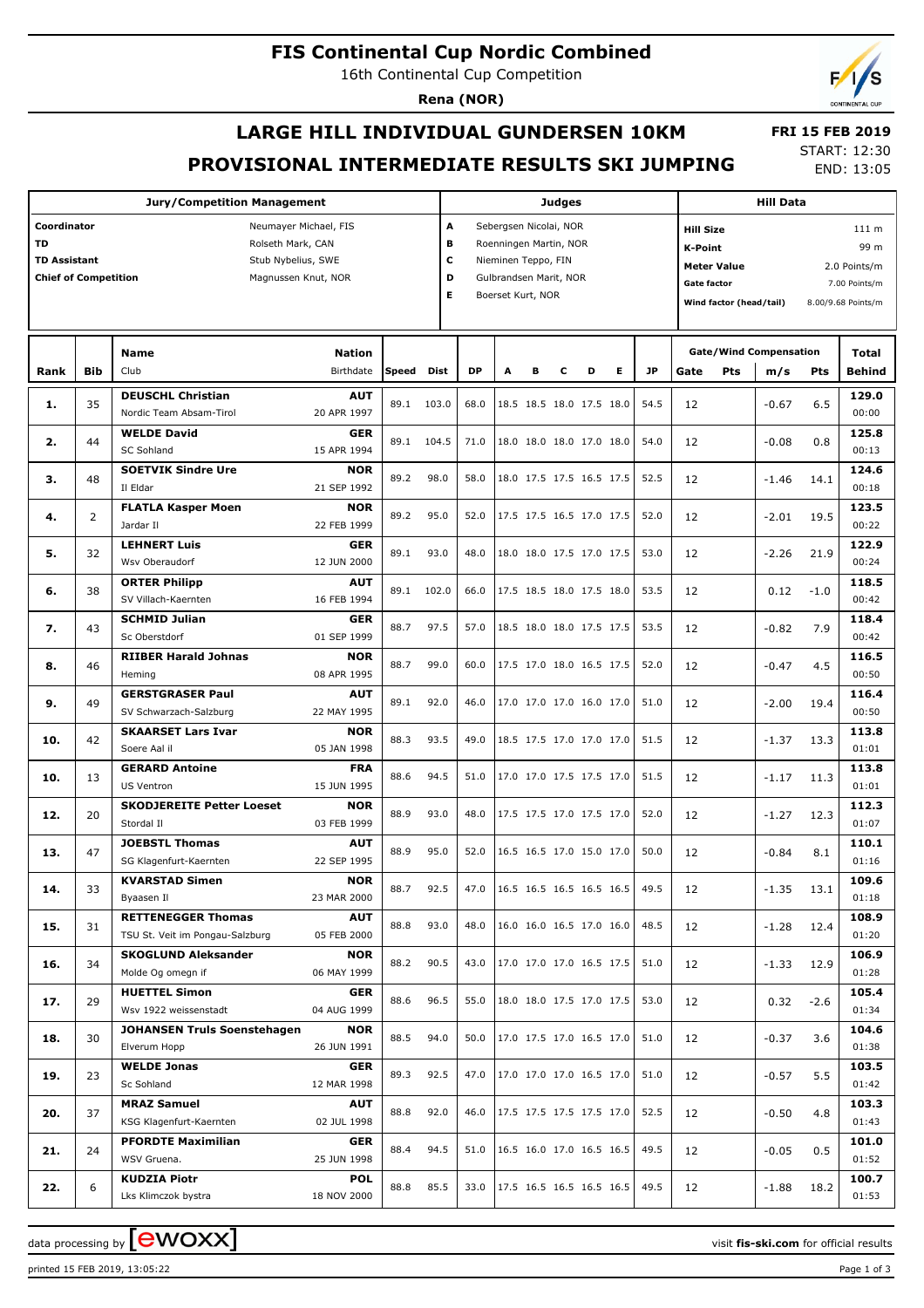# **FIS Continental Cup Nordic Combined**

16th Continental Cup Competition

**Rena (NOR)**



# **LARGE HILL INDIVIDUAL GUNDERSEN 10KM**

### **FRI 15 FEB 2019**

# **PROVISIONAL INTERMEDIATE RESULTS SKI JUMPING**

START: 12:30 END: 13:05

|      |                |                                              |                    |                    |           |      |                          |                          |                          |                          |                          |      |            |         | LIVU. IJ.VJ                   |               |       |
|------|----------------|----------------------------------------------|--------------------|--------------------|-----------|------|--------------------------|--------------------------|--------------------------|--------------------------|--------------------------|------|------------|---------|-------------------------------|---------------|-------|
|      |                | Name<br><b>Nation</b><br>Birthdate           |                    |                    |           |      |                          |                          |                          |                          |                          |      |            |         | <b>Gate/Wind Compensation</b> |               | Total |
| Rank | <b>Bib</b>     | Club                                         | Speed              | Dist               | <b>DP</b> | А    | в                        | c                        | D                        | Е                        | <b>JP</b>                | Gate | <b>Pts</b> | m/s     | Pts                           | Behind        |       |
|      |                | <b>TASCHLER Martin</b><br>ITA                |                    | 89.0               | 91.0      | 44.0 |                          |                          | 15.5 16.0 16.0 16.5 16.5 |                          |                          | 48.5 |            |         |                               | 7.9           | 100.4 |
| 23.  | 11             | AMATEURSKICLUB TOBLACH - DOE                 | 11 AUG 1997        |                    |           |      |                          |                          |                          |                          |                          |      | 12         |         | $-0.82$                       |               | 01:54 |
|      |                | <b>VALLET Edgar</b>                          | <b>FRA</b>         | 88.0               | 89.0      | 40.0 |                          |                          | 17.5 17.0 17.0 17.0 16.5 |                          |                          |      |            |         |                               |               | 100.3 |
| 24.  | 28             | <b>CSR Pontarlier</b>                        | 26 JUN 2000        |                    |           |      |                          |                          |                          |                          |                          | 51.0 | 12         |         | $-0.96$                       | 9.3           | 01:55 |
|      |                | <b>JAROSZ Mateusz</b>                        | <b>POL</b><br>89.5 |                    | 86.0      |      |                          | 15.5 14.5 15.0 16.0 15.0 |                          |                          |                          | 45.5 |            |         |                               |               | 97.7  |
| 25.  | 5              | Ts Wisla zakopane                            | 22 APR 2002        |                    |           | 34.0 |                          |                          |                          |                          |                          |      | 12         |         | $-1.88$                       | 18.2          | 02:05 |
|      |                | <b>BURAAS Lars</b>                           | <b>NOR</b>         | 88.2               | 88.5      |      |                          |                          | 17.0 17.0 16.5 16.5 17.0 |                          |                          | 50.5 |            |         |                               |               | 97.1  |
| 26.  | 40             | Hurdal II                                    | 17 JAN 1995        |                    |           | 39.0 |                          |                          |                          |                          |                          |      | 12         |         | $-0.78$                       | 7.6           | 02:08 |
| 27.  | 21             | <b>VAXELAIRE Lilian</b>                      | <b>FRA</b>         | 88.4               | 84.0      | 30.0 |                          |                          |                          |                          |                          | 49.0 | 12         |         | $-1.78$                       |               | 96.2  |
|      |                | S.C xonrupt                                  | 04 FEB 1998        |                    |           |      |                          |                          |                          |                          | 17.0 16.5 16.0 16.5 15.5 |      |            |         |                               | 17.2          | 02:11 |
| 28.  | 41             | <b>TILLER Simen</b>                          | <b>NOR</b>         | 88.8               | 87.5      | 37.0 |                          |                          | 15.5 15.0 15.0 16.0 15.0 |                          |                          | 45.5 | 12         |         | $-1.34$                       | 13.0          | 95.5  |
|      |                | Moelven                                      | 26 NOV 1995        |                    |           |      |                          |                          |                          |                          |                          |      |            |         |                               |               | 02:14 |
| 29.  | 9              | <b>GALUNIN Artem</b>                         | <b>RUS</b>         | 88.8               | 88.5      | 39.0 |                          |                          |                          |                          | 17.0 16.5 16.5 16.5 16.5 | 49.5 | 12         |         | $-0.64$                       | 6.2           | 94.7  |
|      |                | Nizhny Novgorod                              | 08 OCT 1999        |                    |           |      |                          |                          |                          |                          |                          |      |            |         |                               |               | 02:17 |
| 30.  | 26             | <b>MAIERHOFER Manuel</b>                     | <b>ITA</b>         | 89.4               | 84.0      | 30.0 |                          |                          |                          |                          | 16.5 16.5 16.0 16.0 16.0 | 48.5 | 12         |         | $-1.58$                       | 15.3          | 93.8  |
|      |                | <b>GS FIAMMEGIALLE</b>                       |                    |                    |           |      |                          |                          |                          |                          |                          |      |            |         |                               | 02:21         |       |
| 31.  | 10             | <b>JARZABEK Dawid</b>                        | <b>POL</b>         | 88.2               | 89.5      | 41.0 |                          |                          | 16.5 16.0 16.0 16.0 16.5 |                          |                          | 48.5 | 12         |         | $-0.41$                       | 4.0           | 93.5  |
|      |                | Ts Wisla zakopane                            |                    |                    |           |      |                          |                          |                          |                          |                          |      |            |         |                               | 02:22         |       |
| 32.  | 27             | <b>RETTENEGGER Stefan</b>                    | <b>AUT</b>         | 88.1               | 84.5      | 31.0 |                          |                          | 16.5 15.5 15.5 16.5 15.5 |                          |                          | 47.5 | 12         |         | $-1.53$                       | 14.8          | 93.3  |
|      |                | SK Saalfelden                                | 03 FEB 2002        |                    |           |      |                          |                          |                          |                          |                          |      |            |         |                               |               | 02:23 |
| 33.  | 45             | <b>LANGE Jakob</b>                           | <b>GER</b>         | 88.2               | 88.5      | 39.0 |                          |                          | 17.5 17.0 16.5 16.5 16.5 |                          |                          | 50.0 | 12         |         | 0.14                          | $-1.1$        | 87.9  |
|      |                | WSV Kiefersfelden                            | 05 AUG 1995        |                    |           |      |                          |                          |                          |                          |                          |      |            |         |                               |               | 02:44 |
| 34.  | 19             | <b>ANDREWS Grant</b>                         | <b>USA</b>         | 88.2               | 84.0      | 30.0 | 17.0 16.5 16.0 17.0 16.0 |                          |                          |                          |                          | 49.5 | 12         |         | $-0.78$                       | 7.6           | 87.1  |
|      | $\overline{7}$ | Steamboat Springs Winter Sports C            | 03 DEC 1997        |                    |           |      |                          |                          |                          |                          |                          |      |            |         |                               |               | 02:48 |
| 35.  |                | <b>LEE Robert</b>                            | <b>EST</b>         | 88.5               | 82.5      | 27.0 |                          |                          | 14.5 15.0 15.0 15.0 15.5 |                          |                          | 45.0 | 12         |         | $-1.55$                       | 15.0          | 87.0  |
|      | 36             | Nomme Sportclub                              | 28 SEP 2001        |                    |           |      |                          |                          |                          |                          |                          |      |            |         |                               |               | 02:48 |
| 36.  |                | <b>HAHN Martin</b>                           | <b>GER</b>         | 88.4               | 86.5      | 35.0 |                          |                          | 14.5 14.5 14.5 14.5 14.0 |                          |                          | 43.5 | 12         |         | $-0.80$                       | 7.7           | 86.2  |
|      |                | <b>VSC Klingenthal</b>                       | 06 MAY 1997        |                    |           |      |                          |                          |                          |                          |                          |      |            |         |                               |               | 02:51 |
| 37.  | 22             | <b>SKOGLUND Andreas</b><br>Molde Og omegn if | 22 MAR 2001        | <b>NOR</b><br>88.9 | 80.5      | 23.0 |                          |                          |                          |                          | 15.0 14.5 14.5 15.5 14.5 | 44.0 | 12<br>12   | $-1.91$ | 18.5<br>17.8                  | 85.5<br>02:54 |       |
|      |                | <b>DAGN Florian</b>                          | <b>AUT</b>         |                    |           |      |                          |                          |                          |                          |                          |      |            |         |                               | 85.3          |       |
| 38.  | 25             | Kitzbueheler Ski Club - KSC                  | 10 DEC 1999        | 88.5               | 79.5      | 21.0 |                          |                          |                          |                          | 15.5 15.5 15.5 15.5 16.0 | 46.5 |            | $-1.84$ |                               | 02:55         |       |
|      |                | <b>ILVES Andreas</b>                         | <b>EST</b>         |                    |           |      |                          |                          |                          |                          |                          |      |            |         |                               |               | 84.6  |
| 39.  | $\overline{4}$ | Elva Skiclub                                 | 28 APR 2000        |                    |           |      |                          |                          |                          |                          | 14.5 14.0 15.0 15.5 14.5 | 44.0 | 12         |         | $-2.13$                       | 20.6          | 02:58 |
|      |                | <b>PAROLARI Denis</b>                        |                    |                    |           |      |                          |                          |                          |                          |                          |      |            |         |                               | 84.1          |       |
| 40.  | 16             | LAVAZE' VARENA                               | 89.4               | 77.0               | 16.0      |      |                          |                          |                          | 14.5 15.0 14.5 16.0 15.0 | 44.5                     | 12   |            | $-2.44$ | 23.6                          | 03:00         |       |
|      |                | SZCZECHOWICZ Andrzej                         |                    |                    |           |      |                          |                          |                          |                          |                          |      |            |         |                               | 82.0          |       |
| 41.  | 3              | Ts Wisla zakopane                            | POL<br>14 SEP 2000 | 88.8               | 79.0      | 20.0 |                          |                          |                          |                          | 13.5 14.0 14.5 14.5 14.0 | 42.5 | 12         |         | $-2.01$                       | 19.5          | 03:08 |
|      |                | <b>ORUSSAYEV Eldar</b>                       | KAZ                |                    |           |      |                          |                          |                          |                          |                          |      |            |         |                               |               | 80.2  |
| 42.  | 14             |                                              | 08 FEB 1994        | 88.0               | 78.0      | 18.0 |                          |                          |                          |                          | 15.5 16.0 15.5 16.5 16.0 | 47.5 | 12         |         | $-1.52$                       | 14.7          | 03:15 |
|      |                | <b>OVSIANNIKOV Aleksandr</b>                 | <b>RUS</b>         |                    |           |      |                          |                          |                          |                          |                          |      |            |         |                               |               | 77.2  |
| 43.  | 15             | Moscow UOR2                                  | 27 AUG 1996        | 88.2               | 76.0      | 14.0 |                          |                          |                          |                          | 14.0 13.0 13.5 15.5 13.0 | 40.5 | 12         |         | $-2.35$                       | 22.7          | 03:27 |
|      |                | <b>GIANMOENA Luca</b>                        | ITA                |                    |           |      |                          |                          |                          |                          | 15.5 16.0 15.5 16.5 16.0 |      |            |         |                               |               | 76.9  |
| 44.  | 17             | LAVAZE' VARENA                               | 16 NOV 1997        | 89.1               | 82.0      | 26.0 |                          |                          |                          |                          |                          | 47.5 | 12         |         | $-0.35$                       | 3.4           | 03:28 |
|      |                | <b>SHUMATE Jared</b>                         | <b>USA</b>         |                    |           | 28.0 |                          |                          | 17.0 16.5 16.5 17.0 16.5 |                          |                          |      |            |         |                               |               | 75.1  |
| 45.  | 39             | Park City Ski and Snowboard                  | 06 MAR 1999        | 88.3               | 83.0      |      |                          |                          |                          |                          |                          | 50.0 | 12         |         | 0.36                          | $-2.9$        | 03:36 |
|      | 18             | <b>ROCHAT Theo</b>                           | <b>FRA</b>         | 87.9               | 76.5      | 15.0 |                          |                          |                          |                          | 13.5 15.5 14.0 16.0 14.0 | 43.5 |            |         |                               |               | 59.8  |
| 46.  |                | S.C xonrupt                                  | 05 FEB 1999        |                    |           |      |                          |                          |                          |                          |                          |      | 12         |         | $-0.13$                       | 1.3           | 04:37 |
| 47.  | $\mathbf{1}$   | <b>VILHELMSEN Emil</b>                       | <b>NOR</b>         | 89.3               | 73.0      | 8.0  |                          |                          | 12.5 12.5 13.0 13.0 12.5 |                          |                          | 38.0 | 12         |         | $-1.30$                       | 12.6          | 58.6  |
|      |                | Mosjoen Il                                   | 18 JUL 1994        |                    |           |      |                          |                          |                          |                          |                          |      |            |         |                               |               | 04:42 |
| 48.  | 8              | <b>LEDGER Beckett</b>                        | <b>USA</b>         | 89.0               | 70.0      | 2.0  |                          |                          |                          |                          | 14.5 13.5 14.0 14.0 14.0 | 42.0 | 12         |         | $-1.08$                       | 10.5          | 54.5  |
|      |                | New York Ski Ed Foundation                   | 15 MAR 2000        |                    |           |      |                          |                          |                          |                          |                          |      |            |         |                               |               | 04:58 |

data processing by  $\boxed{\text{ewOX}}$